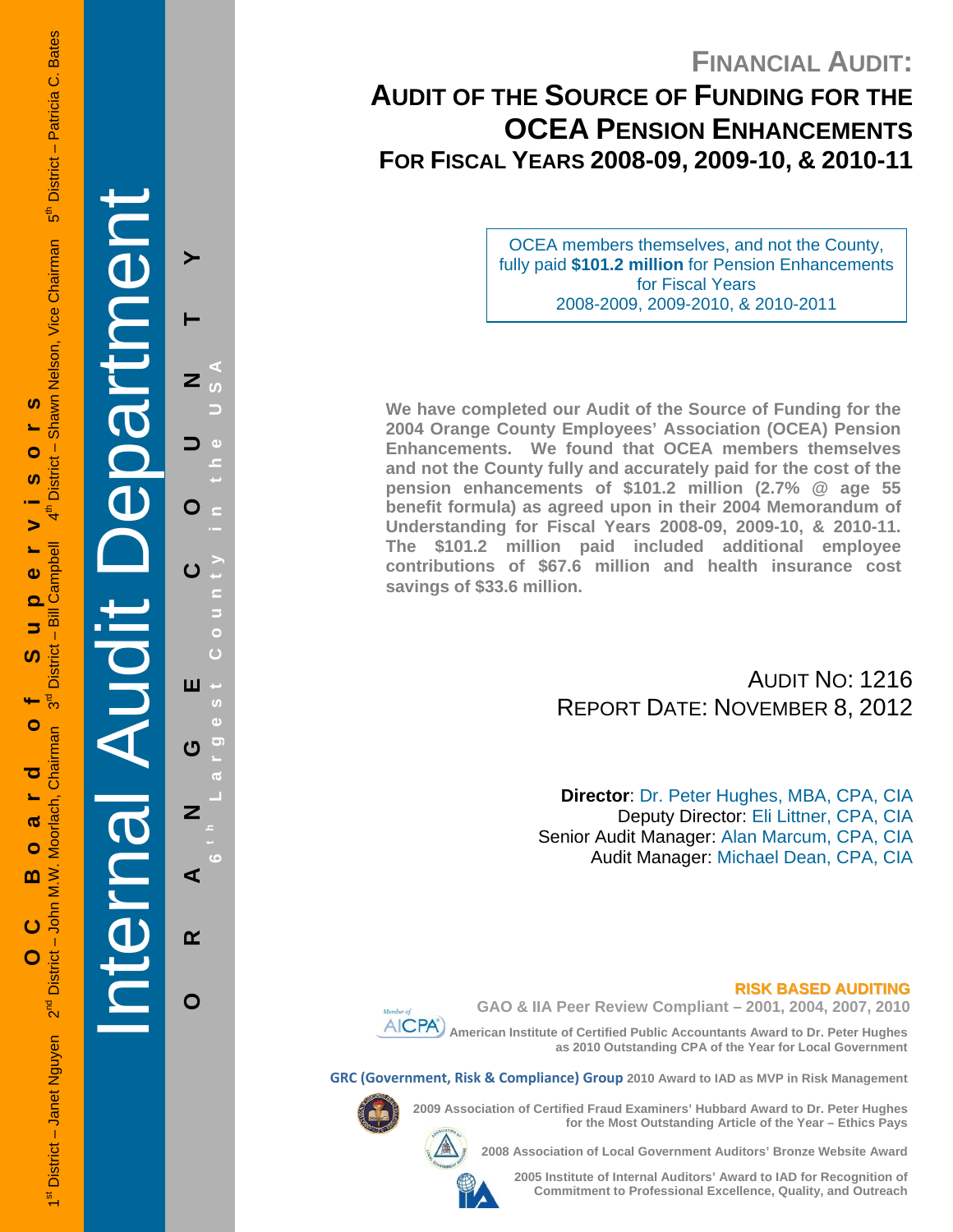# Internal Audit Department

### GAO & IIA Peer Review Compliant - 2001, 2004, 2007, 2010

**Providing Facts and Perspectives Countywide** 

#### **RISK BASED AUDITING**

| <b>Dr. Peter Hughes</b><br><b>Director</b>     | Ph.D., MBA, CPA, CCEP, CITP, CIA, CFE, CFF, CGMA<br>Certified Compliance & Ethics Professional (CCEP)<br>Certified Information Technology Professional (CITP)<br>Certified Internal Auditor (CIA)<br>Certified Fraud Examiner (CFE)<br>Certified in Financial Forensics (CFF)<br>Chartered Global Management Accountant (CGMA) |
|------------------------------------------------|--------------------------------------------------------------------------------------------------------------------------------------------------------------------------------------------------------------------------------------------------------------------------------------------------------------------------------|
| E-mail:                                        | peter.hughes@iad.ocgov.com                                                                                                                                                                                                                                                                                                     |
| <b>Eli Littner</b><br>Deputy Director          | CPA, CIA, CFE, CFS, CISA<br>Certified Fraud Specialist (CFS)<br>Certified Information Systems Auditor (CISA)                                                                                                                                                                                                                   |
| <b>Michael Goodwin</b><br>Senior Audit Manager | CPA, CIA                                                                                                                                                                                                                                                                                                                       |
| <b>Alan Marcum</b><br>Senior Audit Manager     | <b>MBA, CPA, CIA, CFE</b>                                                                                                                                                                                                                                                                                                      |
| <b>Autumn McKinney</b><br>Senior Audit Manager | CPA, CIA, CISA, CGFM<br>Certified Government Financial Manager (CGFM)                                                                                                                                                                                                                                                          |

# **Hall of Finance & Records**

12 Civic Center Plaza, Room 232 Santa Ana, CA 92701

Phone: (714) 834-5475

Fax: (714) 834-2880

To access and view audit reports or obtain additional information about the OC Internal Audit Department, visit our website: www.ocgov.com/audit



**OC Fraud Hotline (714) 834-3608**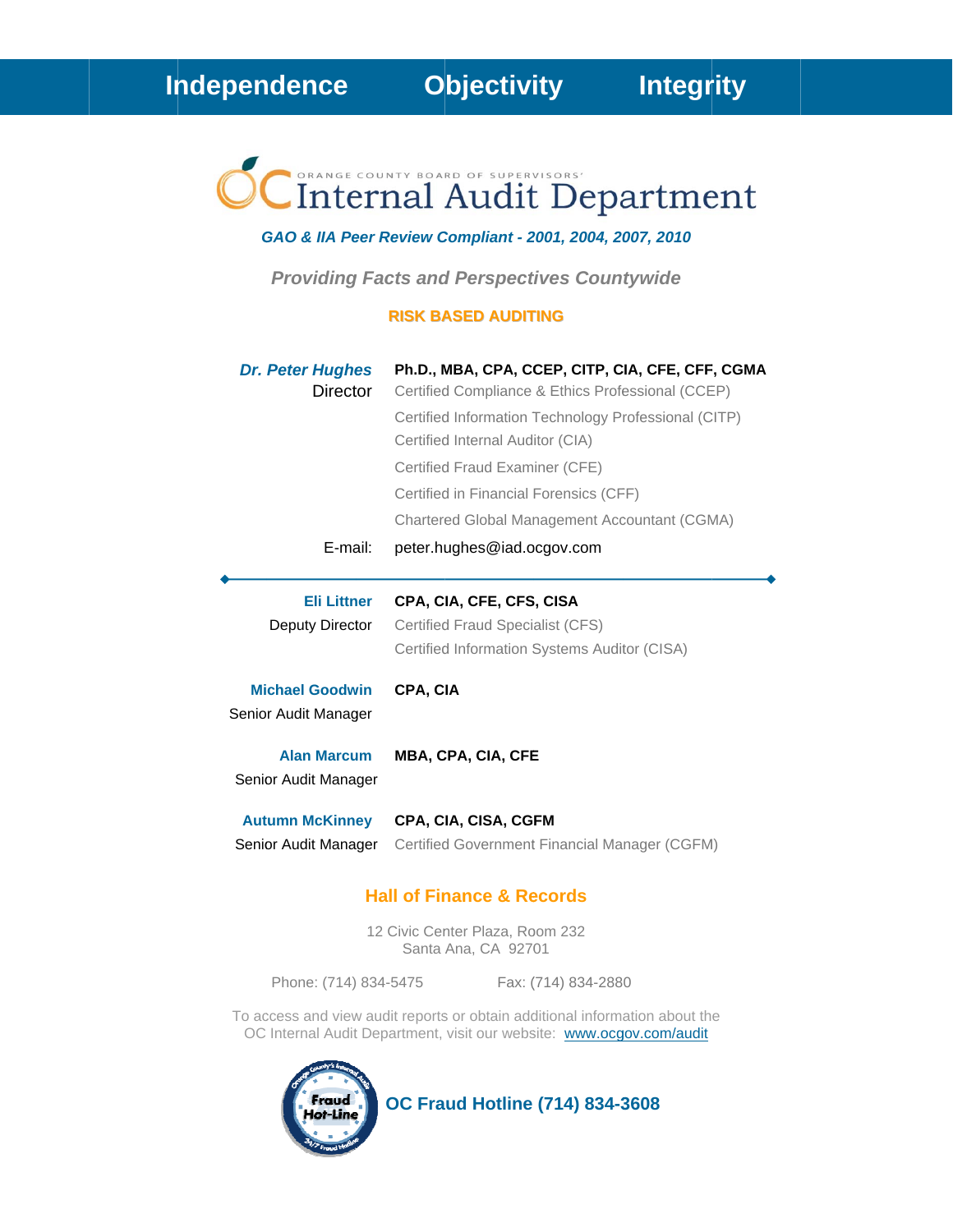# Letter from Dr. Peter Hughes, CPA



# **Transmittal Letter**

| dit No. 1216 November 8, 2012                                                                 |
|-----------------------------------------------------------------------------------------------|
| <b>TO:</b> Members, Board of Supervisors<br>Robert J. Franz, Interim County Executive Officer |
| <b>FROM:</b> Dr. Peter Hughes, CPA, Director<br><b>Internal Audit Department</b>              |
| <b>SUBJECT:</b> Financial Audit: Audit of the Source of Funding for                           |

Years 2008-09, 2009-10, & 2010-11

the OCEA Pension Enhancements for Fiscal

We have completed our Audit of the Source of Funding for the OCEA Pension Enhancements to determine if the OCEA members fully paid for the cost of the 2.7% at age 55 pension benefit formula enhancements for Fiscal Years 2008-09, 2009-10, & 2010-11. The final report is attached

Each month I submit an Audit Status Report to the BOS where I detail any critical and significant audit findings released in reports during the prior month and the implementation status of audit recommendations as disclosed by our Follow-Up Audits. Accordingly, the results of this audit will be included in a future status report to the BOS.

Please feel free to call me should you wish to discuss any aspect of our audit report. Additionally, we will request your department complete a Customer Survey of Audit Services. You will receive the survey shortly after the distribution of our final report.

# **ATTACHMENTS**

for your review.

Other recipients of this report are listed on the OC Internal Auditor's Report on page 4.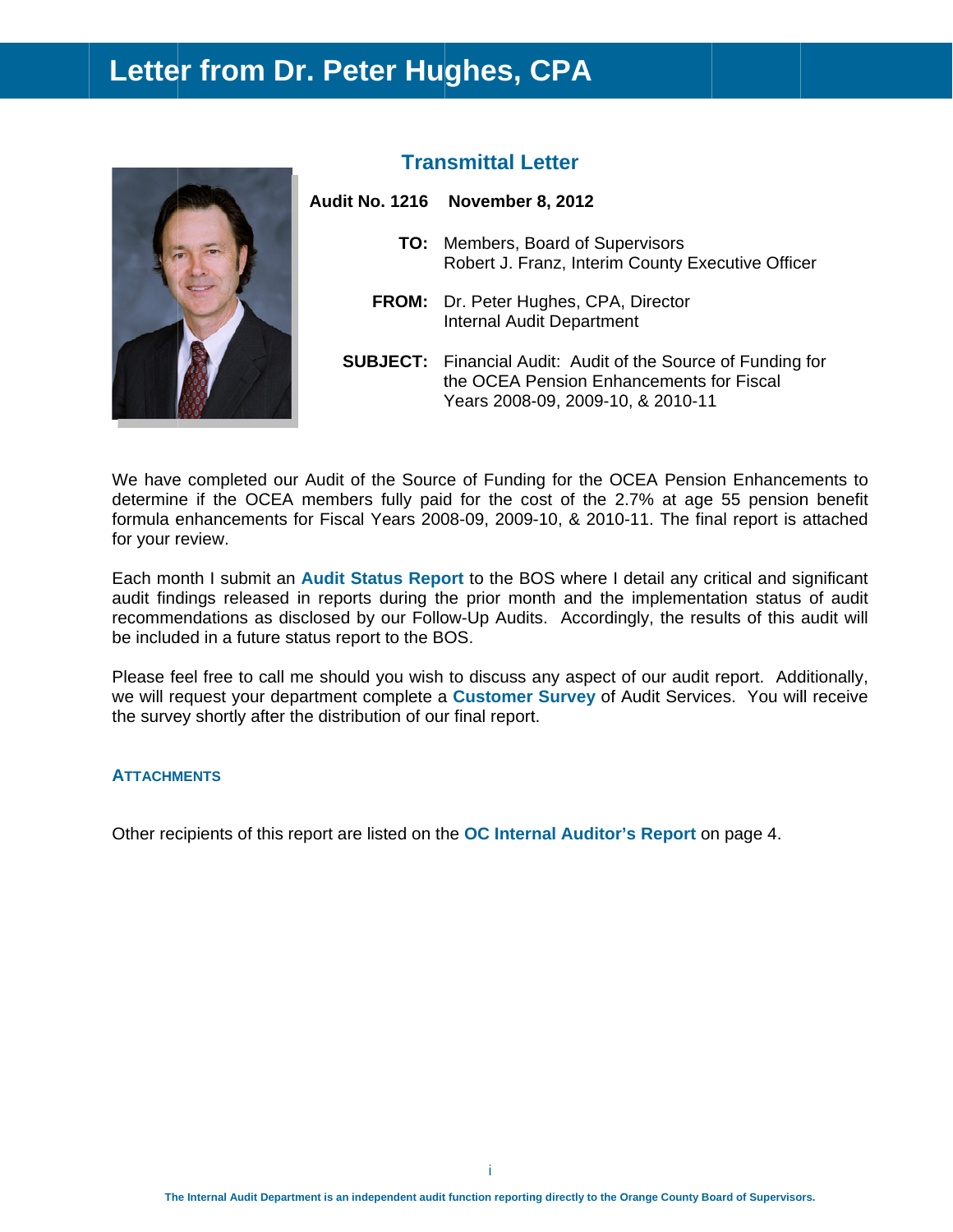# **Table of Contents**



**Financial Audit:** Audit of the Source of Funding for the OCEA **Pension Enhancements for** Fiscal Years 2008-09, 2009-10, & 2010-11 **Audit No. 1216** 

#### **Transmittal Letter** j. **OC Internal Auditor's Report OBJECTIVES**  $\mathbf 1$ **RESULTS**  $\overline{1}$ **BACKGROUND**  $\overline{2}$ **SCOPE AND METHODOLOGY**  $3<sup>1</sup>$ **SCOPE EXCLUSIONS**  $\overline{\mathbf{4}}$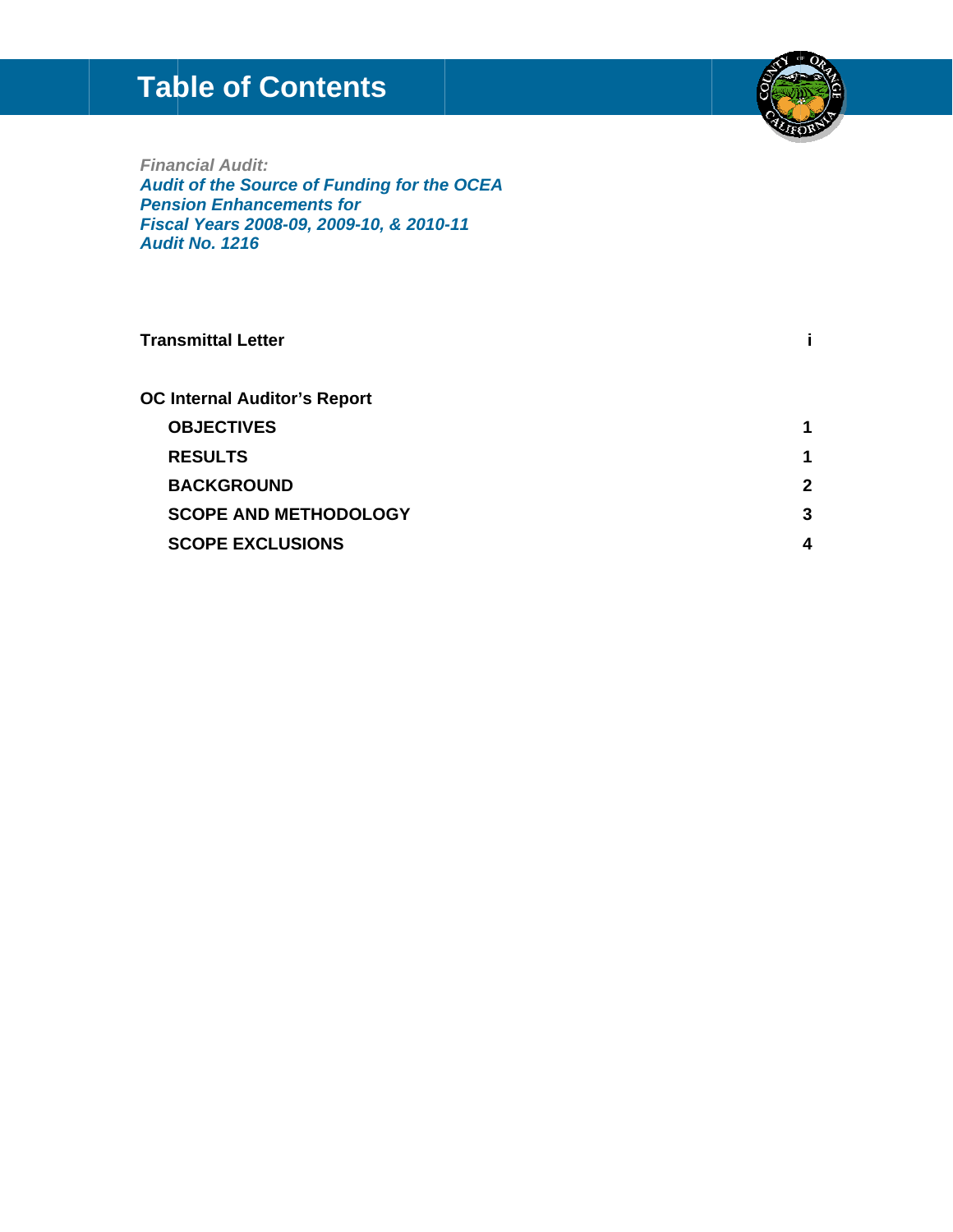

# **Audit No. 1216**

#### **November 8, 2012**

| TO:   | Members, Board of Supervisors<br>Robert J. Franz, Interim County Executive Officer                                                            |
|-------|-----------------------------------------------------------------------------------------------------------------------------------------------|
| FROM: | Dr. Peter Hughes, CPA, Director Gette Nugh<br>Van                                                                                             |
|       | SUBJECT: Financial Audit: Audit of the Source of Funding for the OCEA<br>Pension Enhancements for Fiscal Years 2008-09, 2009-10, &<br>2010-11 |

# **OBJECTIVES**

The Internal Audit Department determined that the Orange County **Employees Association** (OCEA) members themselves and not the County fully and accurately paid for the cost of the pension enhancements (2.7% @ age 55 benefit formula) as agreed upon in their 2004 Memorandum of Understanding for Fiscal Years 2008-09, 2009-10, & 2010-11, totaling \$101.2 million, which included additional emplovee contributions of \$67.6 million and health insurance cost savings (reduced employee healthcare benefits) of \$33.6 million.

**Audit Highlight** 

In accordance with our FY 2012/2013 Audit Plan and Risk Assessment approved by the Audit Oversight Committee and Board of Supervisors, we conducted an audit of the source of funding for the 2004 Orange County Employees' Association (OCEA) pension enhancements (the 2.7% @ age 55 benefit The objective of the audit was to determine if OCEA members' formula). additional retirement contributions and related health insurance cost savings under the OCEA contracts of 2004 fully and accurately covered the cost of the pension enhancements for Fiscal Years 2008-09, 2009-10, & 2010-11. Our audit was conducted in accordance with professional standards established by the Institute of Internal Auditors.

# **RESULTS**

The Internal Audit Department determined that OCEA members themselves and not the County fully and accurately paid for the cost of the pension enhancements (2.7% @ age 55 benefit formula) as agreed upon in their 2004 Memorandum of Understanding for Fiscal Years 2008-09, 2009-10, & 2010-11, totaling \$101.2 million, which included additional employee contributions of \$67.6 million and health insurance cost savings (reduced employee healthcare benefits) of \$33.6 million.

The OCEA members paid additional employee retirement contributions of \$21.9 million for FY 2008-09; \$20.8 million for FY 2009-10; and for FY 2010-11 a total of \$24.9 million was paid. In addition, the reduced employee healthcare benefits resulted in health insurance cost savings of \$11.2 million for each fiscal year.

We noted the following:

1. County Executive Office (CEO)/Office of Finance accurately computed the dollar amount due from OCEA's members to fully cover the Pension Enhancements of 2004 for Fiscal Years 2008-09, 2009-10, & 2010-11.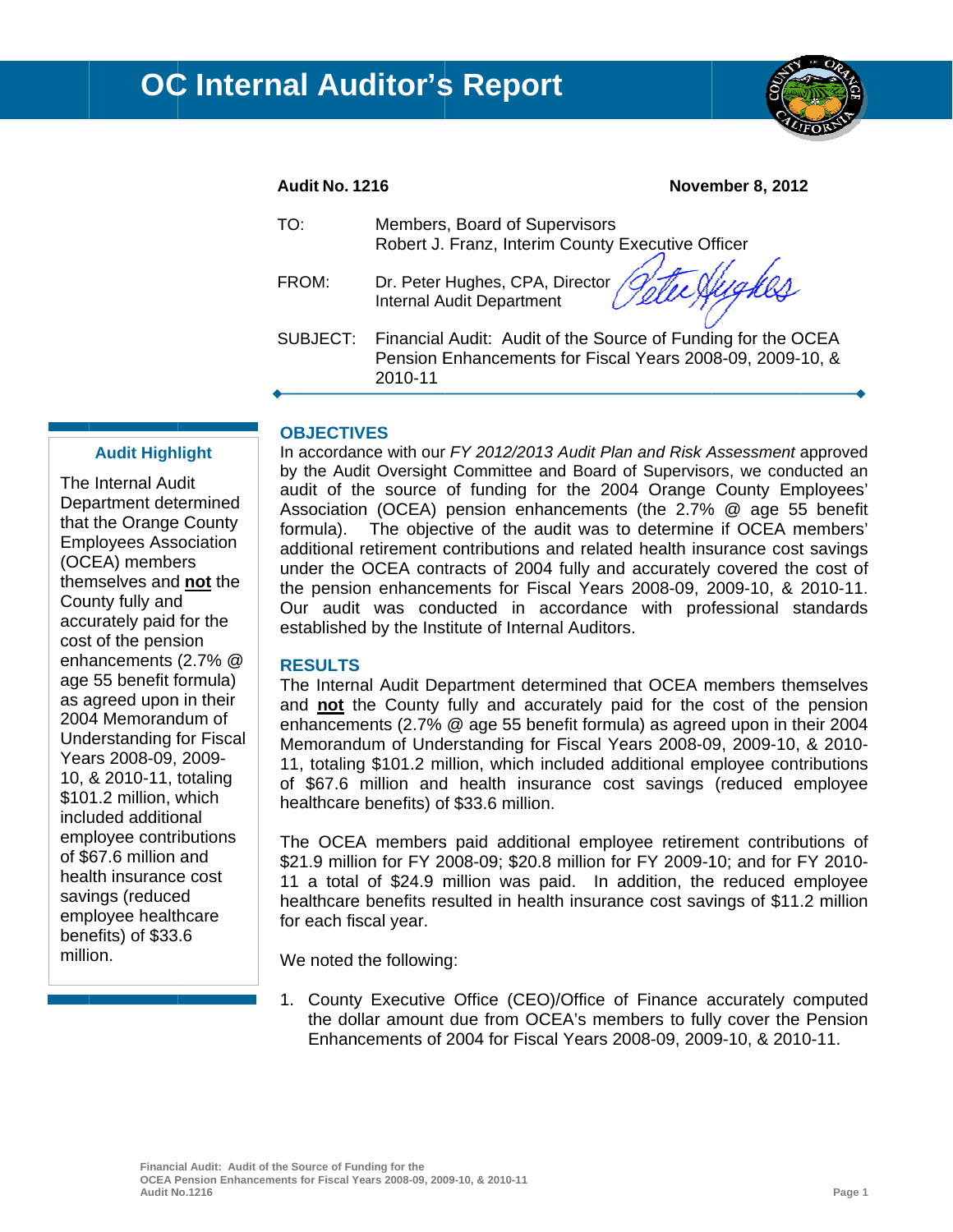# **OC Internal Auditor's Report**



- 2. CEO/Office of Finance accurately included the health insurance cost savings concessions agreed to by OCEA in 2004 to the amount due from OCEA's members in 2008-09, 2009-10, & 2010-11 for the Pension Enhancements of 2004.
- 3. CEO/Office of Finance correctly obtained an annual actuarial study of the benefit costs to determine if any adjustments were needed regarding the cost of the Pension Enhancements of 2004.

# **BACKGROUND**

The County of Orange is a participant of the Orange County Employees Retirement System (OCERS), which provides retirement benefits for employees of the County and certain districts. Retirement benefit costs are based on OCERS' actuarial study. Both the employer and employee (member) are required to make a mandatory contribution each payroll period to OCERS to fund the retirement plan. Based on the study, OCERS recommends to the CEO/Office of Finance the employer contribution rates for the applicable fiscal year. The Orange County Board of Supervisors (BOS) approves and adopts the rates.

#### **Pension Enhancement**

In 2001, the California State Legislature passed Assembly Bill 616 that provided options for new retirement benefit formulas for public sector general members covered by both Public Employees' Retirement System (PERS) and 1937 County Employees Retirement Act. One of the available formulas is known as 2.7 % @ 55. On August 24, 2004, the BOS adopted Resolution No. 2004-247 to implement a 2.7 % @ age 55 retirement formula for General Members of the OCERS retiring on or after July 1, 2005. This is the enhanced retirement plan for the OCERS General Members.

# **Source of Funding for Pension Enhancement**

Under the 1937 County Employees Retirement Act, the employer and employees can agree that employees will pay a portion of the benefit cost that would customarily be the employer's cost. This arrangement is referred as "Reverse Pick Up". Through negotiations with the labor organizations, e.g. Orange County Employee Association (OCEA), the bargaining units agreed that the pension enhancement would be without any additional cost to the County; therefore, they would make additional employee contributions (Reverse Pick Up) to the system.

Also, they agreed to the health benefit changes (increased co-payments, higher deductibles and increased employee payroll deductions). The combination of Reverse Pick Up and Health Insurance Cost Savings are required to cover the annual cost of implementing the Enhanced Retirement Benefits. In addition, there is an annual review of the enhanced benefits and costs to determine if any adjustments to the future Reverse Pick Up calculations are needed.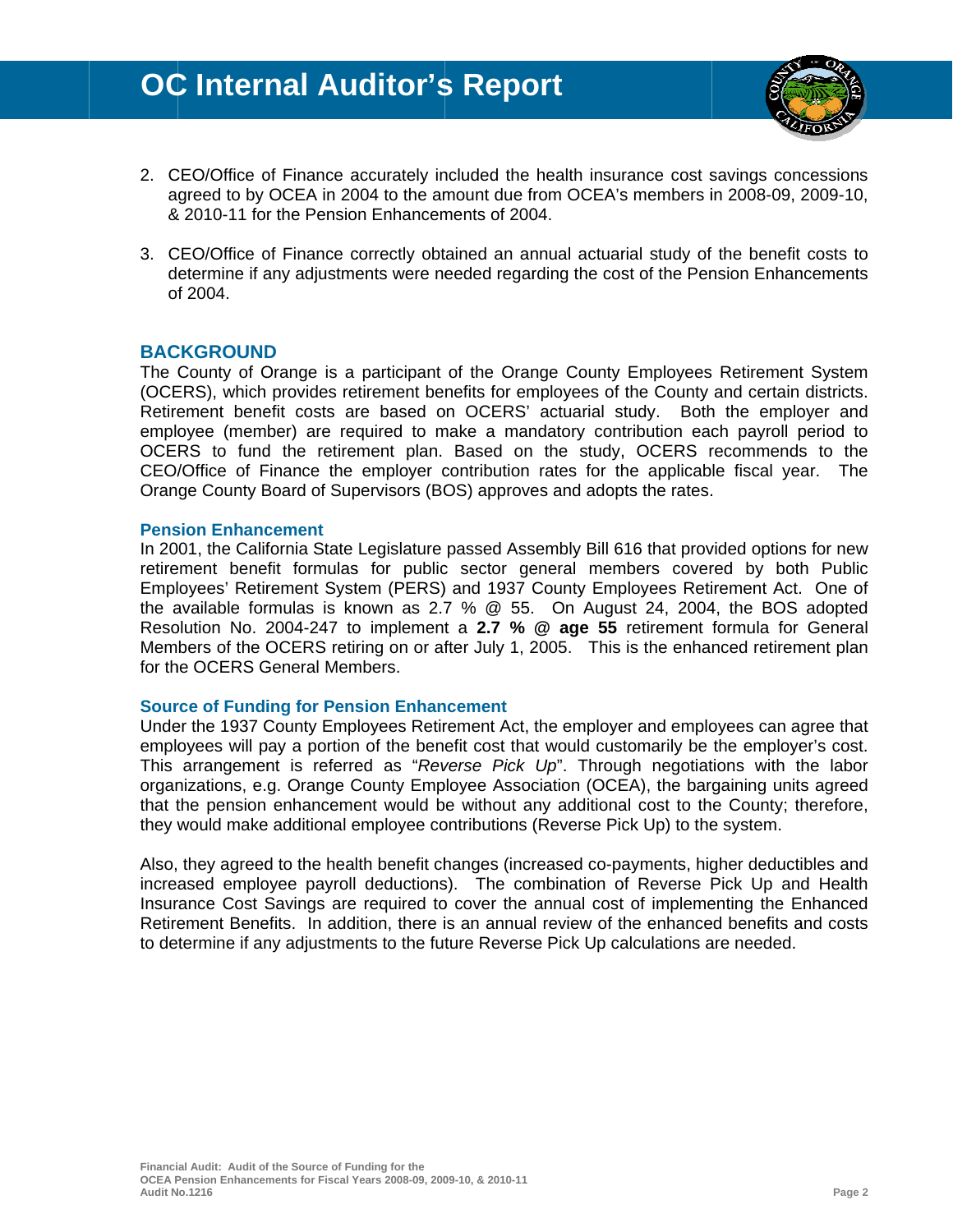# **OC Internal Auditor's Report**



# **Reverse Pick Up**

The Reverse Pick Up is calculated based on the cost of the enhanced retirement benefits, net of the health insurance cost savings (offset) to the County:

| <b>Enhanced</b> | <b>Health</b>    |          | <b>Reverse</b> |
|-----------------|------------------|----------|----------------|
| Retirement      | <b>Insurance</b> | $\equiv$ | <b>Pick</b>    |
| <b>Expense</b>  | <b>Savings</b>   |          | Up             |

The reverse pick up rate for each of the bargaining units varies, as it is a result of the calculation and negotiations between labor organizations. The established rates are set forth in the corresponding Memorandum of Understanding (MOU). The CEO/Office of Finance annually reviews the costs and adjusts the reverse pick up rate accordingly.

# **Enhanced Retirement Expense**

OCERS had The Segal Company, an actuary, perform actuarial studies which resulted in the issuance of Actuarial Valuation and Review reports as of December 31, 2006, December 31, 2007, and December 31, 2008, which established the funding requirements for Fiscal Years 2008-2009, 2009-2010, and 2010-2011, respectively. The County uses the relative-ratio based methodology to determine the additional employee contribution toward the "2.7% at 55" retirement benefit formula. The relative-ratio method takes the ratio of the total employer contribution rate increase from pre-enhancement to the total employer contribution rate in the Actuarial Study Report for calculating the cost of the enhanced retirement for subsequent fiscal years.

# **Health Insurance Savings**

The labor organizations agreed to the changes of health benefits effective January 1, 2005. The health insurance cost savings is calculated based on health cost pricing for the 2005 proposed health plans (increased co-payments, higher deductible and increased employee payroll deductions). In August 2004, Mercer, Health Benefit Consultant, performed the annual health insurance cost savings projection for the County. Subsequently, CEO/Office of Finance updated the projection based on budgeted health insurance costs and employees' actual plan enrollment for FY 2005-06. It was determined that the health insurance costs savings was \$16 million per fiscal year. This savings was allocated to all bargaining units, which are affected by the health plan change. The allocation was based on the ratio of health insurance cost of each individual bargaining unit applicable to 2.7% @ 55 savings to the total health insurance cost. As a result, OCEA members were allocated the amount of \$11.2 million per fiscal year (or a total of \$33.6 million for three Fiscal Years).

# **SCOPE AND METHODOLOGY**

Our audit was limited to evaluating the calculated additional employee contributions (Reverse Pick Up) and health insurance cost savings offset of selected OCERS General Members, associated with the implementation of the enhanced retirement plan. Our review covered six (6) bargaining units of the Orange County Employees Association (OCEA), eligible for the 2.7% @ age 55 retirement benefits, during Fiscal Years 2008-2009, 2009-2010, and 2010-2011. The bargaining units are: Community Services Unit (CS), County General Unit (GE), County Healthcare Professional Unit (HP), Office Services Unit (CL), Sheriff's Special Officer and Deputy Coroner Unit (SO), and Supervisory Management Unit (SM), totaling to approximately 11,800 employees (or 68% of the County's workforce).